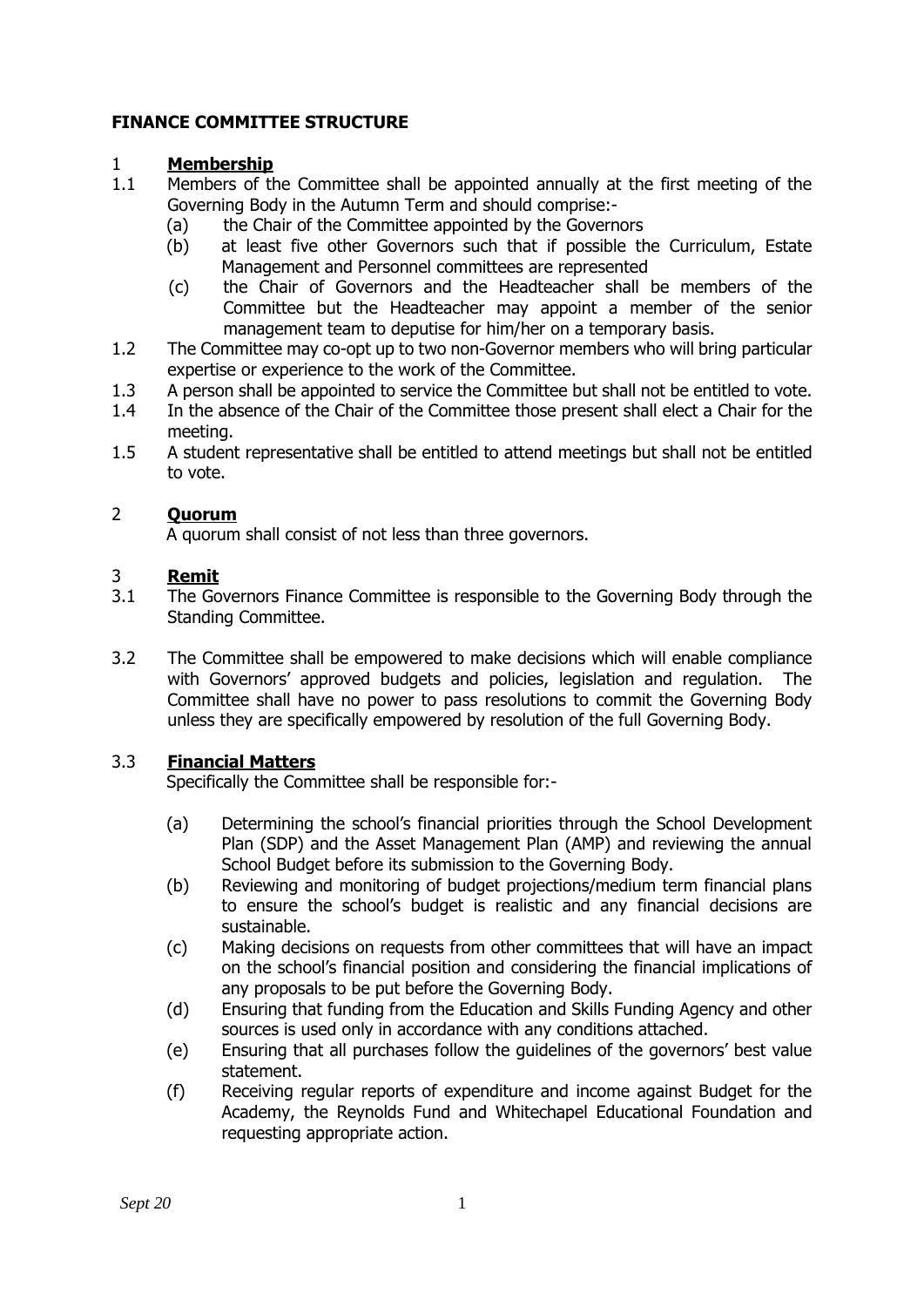- (g) Reviewing the Headteacher's annual budget for the Reynolds Fund and Whitechapel Educational Foundation before their submission to the Trustees.
- (h) Agreeing and determining appropriate charges for lettings of the premises, in line with the school's lettings policy and reviewing the general trading activity of the School.
- (i) Reviewing the insurance arrangements for the School.
- (j) Reviewing and monitoring fundraising and sponsorship initiatives for the School.
- (k) Receiving the reports of the Accounting Officer.
- (l) Ensuring the school adheres to the policies and procedures as laid out within the Department for Education's Academies Financial Handbook and 'Dear Accounting Officer' letters.
- (m) Reviewing annually the school's Financial Regulations and Scheme of Delegation.
- (n) Reviewing appropriate financial benchmarking data, in order to compare the schools financial performance with other similar schools.
- (o) Monitoring and reviewing the Governors' Policies on
	- School Charges
	- Anti-Fraud
	- **•** Investment (now included in Scheme of Delegation)
	- and other financial policies adopted by the Governing Body.
- (p) Reporting the financial position of the academy to each meeting of the Governing Body.
- 3.4 **Audit Matters To be considered by a separate subcommittee of finance convened as an audit committee** (Headteacher in attendance as adviser not member)

The specific duties of the Committee shall be to:-

- (a) consider all relevant reports by the appointed external auditor , including reports on the academy's accounts, achievement of value for money and the response to any management letters;
- (b) direct the academy's programme of internal scrutiny and agree who will perform it, ensuring it meets the standards specified in the Academies Finance Handbook and provides coverage across the year;
- (c) review the risk register to inform the internal scrutiny programme of work, ensuring checks are modified as appropriate each year
- (d) consider internal scrutiny reports and consider progress in addressing recommendations
- (e) consider outputs from other assurance activities by third parties including ESFA financial management and governance reviews, funding audits and investigations
- (f) exercise oversight to ensure information submitted to DfE and ESFA that affects funding, including pupil number returns and funding claims (for both revenue and capital grants) completed by the trust is accurate and in compliance with funding criteria
- (g) report to the Governing Body on the adequacy of the trust's financial and other controls and management of risks.
- (h) assess the effectiveness and resources of the external auditor to provide a basis for decisions by the trust's members about the auditor's reappointment or dismissal or retendering. Considerations may include: